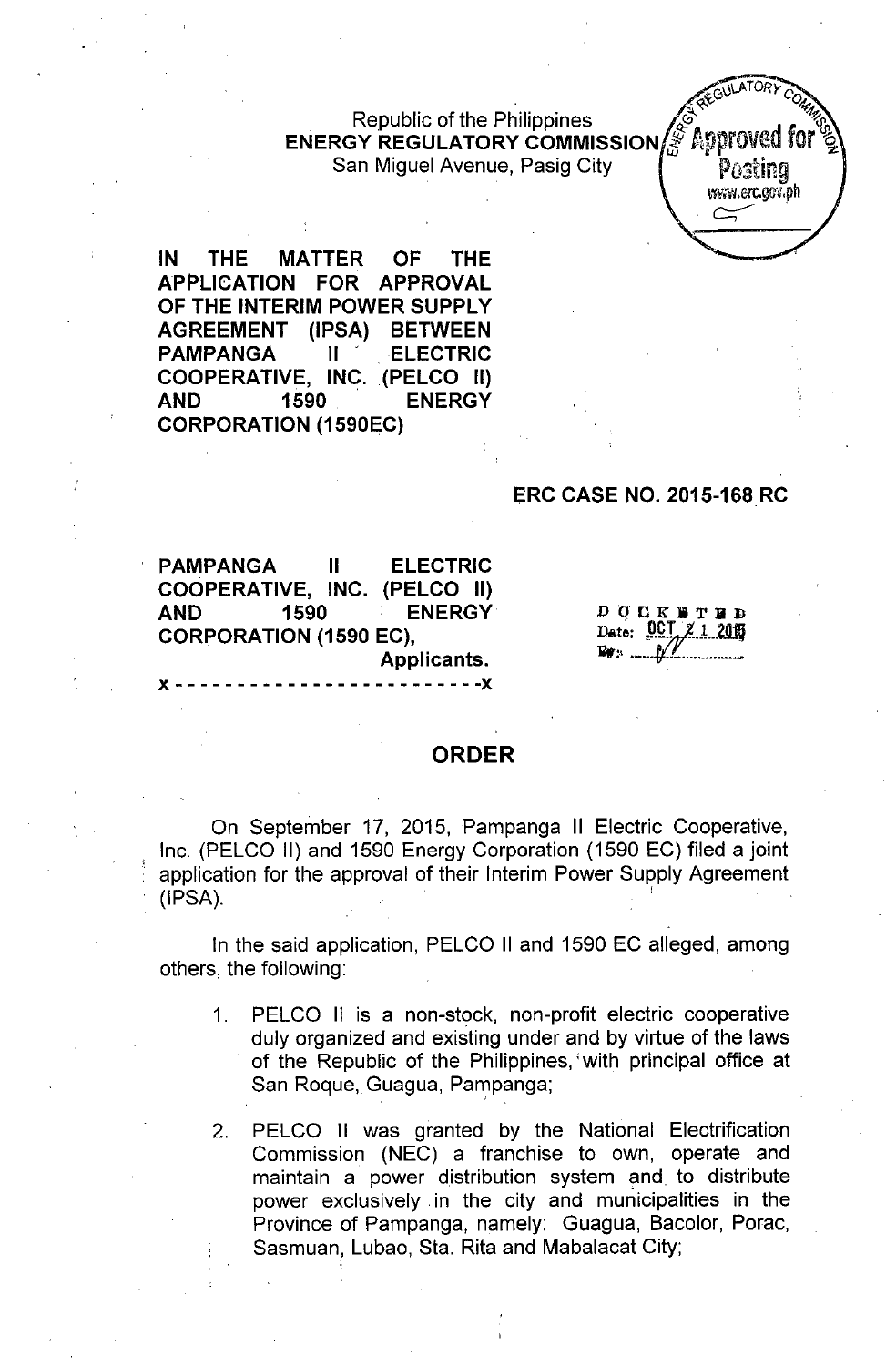- 3. 1590 EC is a corporation duly organized and existing under the laws of the Republic of the Philippines with office address at 107 Midland Condominium, Gamboa Street, Legaspi Village, Makati City. It operates and manages the energy output of the 215 MW bunker oil-fired diesel engine power plant located at Bauang, La Union;
- 4. PELCO II's primary source of its electricity requirements is the 1,200 MW coal-fired thermal power plant being managed and controlled by San Miguel Electric Corporation (SMEC) located in Sual, Pangasinan;
- 5. In view of the scheduled outage of the Sual Power Plant from September 15, 2015 to November 15, 2015, there is a need for PELCO II to source the corresponding deficiency from an interim bilateral supply agreement, to mitigate exposure to the Wholesale Electricity Spot Market (WESM) for said period;
- 6. Under Section 45 (b) of Republic Act No. 9136 (R.A. 9136), distribution utilities (DUs) may enter into bilateral power supply contracts subject to review by the Commission;
- 7. As such, on September 7, 2015, PELCO II executed an IPSA with 1590EC for the purchase of up to 30 MW capacity and associated energy output from the Bauang Power Plant;
- 8. The salient features of the IPSA are as follows:

# **"Article 1 Term and Effectivity**

# **1.1 Term of Agreement**

- 1.1.1 This Agreement shall become effective on August 8, 2015 ("Commencement Date") and shall expire on November 15, 2015, unless terminated earlier in accordance with the terms of this Agreement or extended by the Parties ("Term").
- 1.1.2 Parties may extend the Term of the Agreement. Unless otherwise agreed upon by the Parties, the terms and conditions of this Agreement shall continue to apply during any extension of the Term.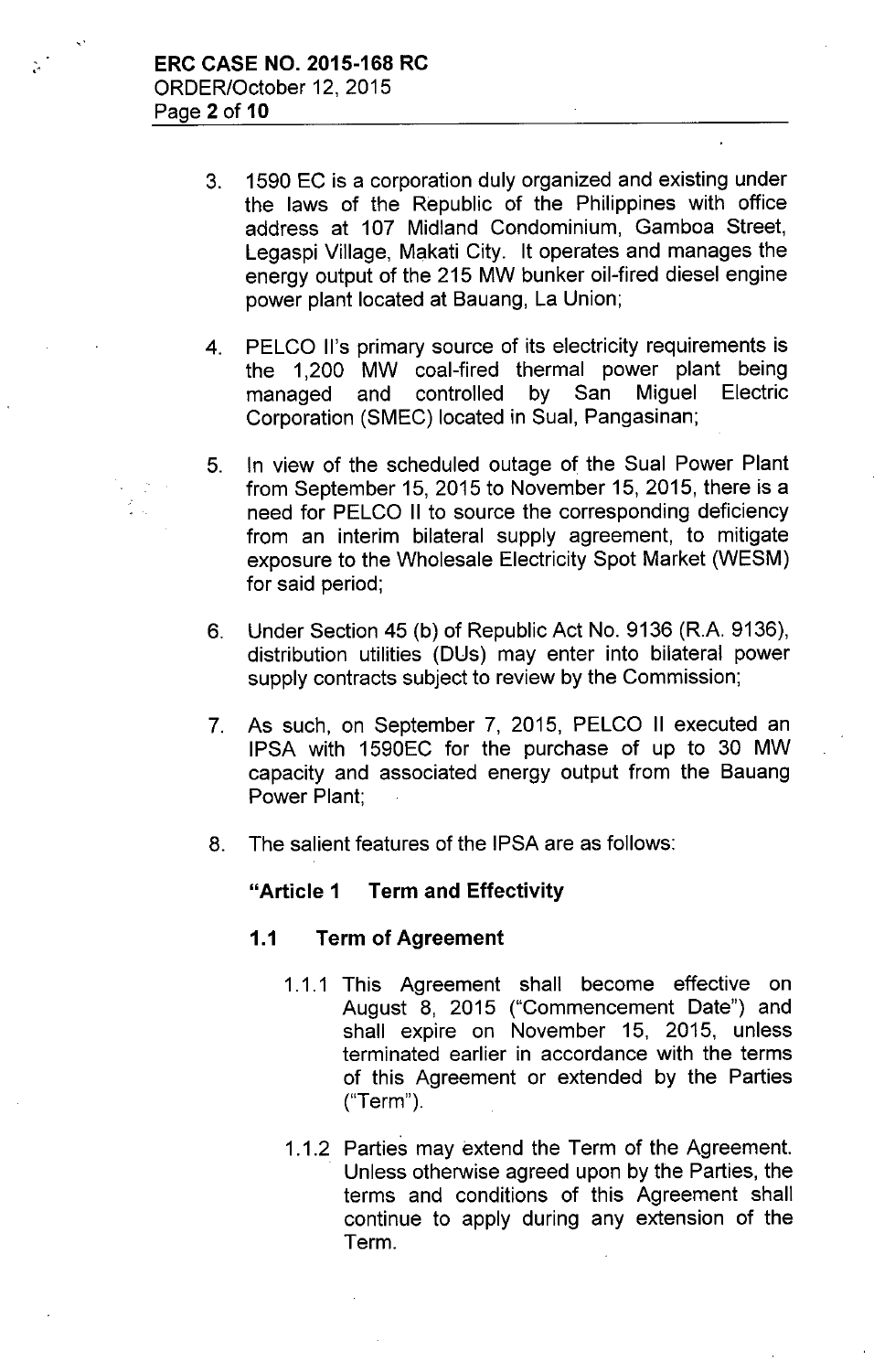,,.

 $\sum_{i=1}^{n}$ 

# 1.2 ERC Approval

- 1,2,1 Within five (5) days after the date of this Agreement, PELCO II and Power Supplier shall file a joint application with the Energy Regulatory Commission ("ERC") for the approval of this Agreement (including the Contract Price) ("ERC Application"). Both parties shall only seek a Final Approval ("FA") of this Agreement with the ERC,
- 1,2.2 If the ERC, in its FA, requires an amendment of any provision herein or authorizes a Contract Price that the Power Supplier finds to be unviable, the Parties shall re-negotiate the terms of this Agreement and/or the Contract Price within five (5) days from knowledge of the FA. If the Parties are unable to arrive at mutually acceptable renegotiated terms and/or Contract Price, Power Supplier may terminate the Agreement pursuant to Article 8.2, Thereafter, the Parties shall be absolved of their rights and obligations hereunder.

# Article 2. Sale and Purchase of Contract Capacity and Associated Energy

## 2.1 Supply of Power

Subject to the terms and conditions of this Agreement:

- 2.1.1 Immediately upon issuance of the FA by the ERC, subject to Article 1.2.2 above, Power Supplier shall make available, sell and deliver to PELCO II, and PELCO II shall purchase from Power Supplier the Contract Capacity and Associated Energy at the Contract Price determined in accordance with Appendix A.
- 2.1.2 Power Supplier shall not, without PELCO II's prior written consent, sell, divert, transfer, dedicate, reserve or assign all or any portion of the Contract Capacity and Associated Energy to any person other than PELCO II.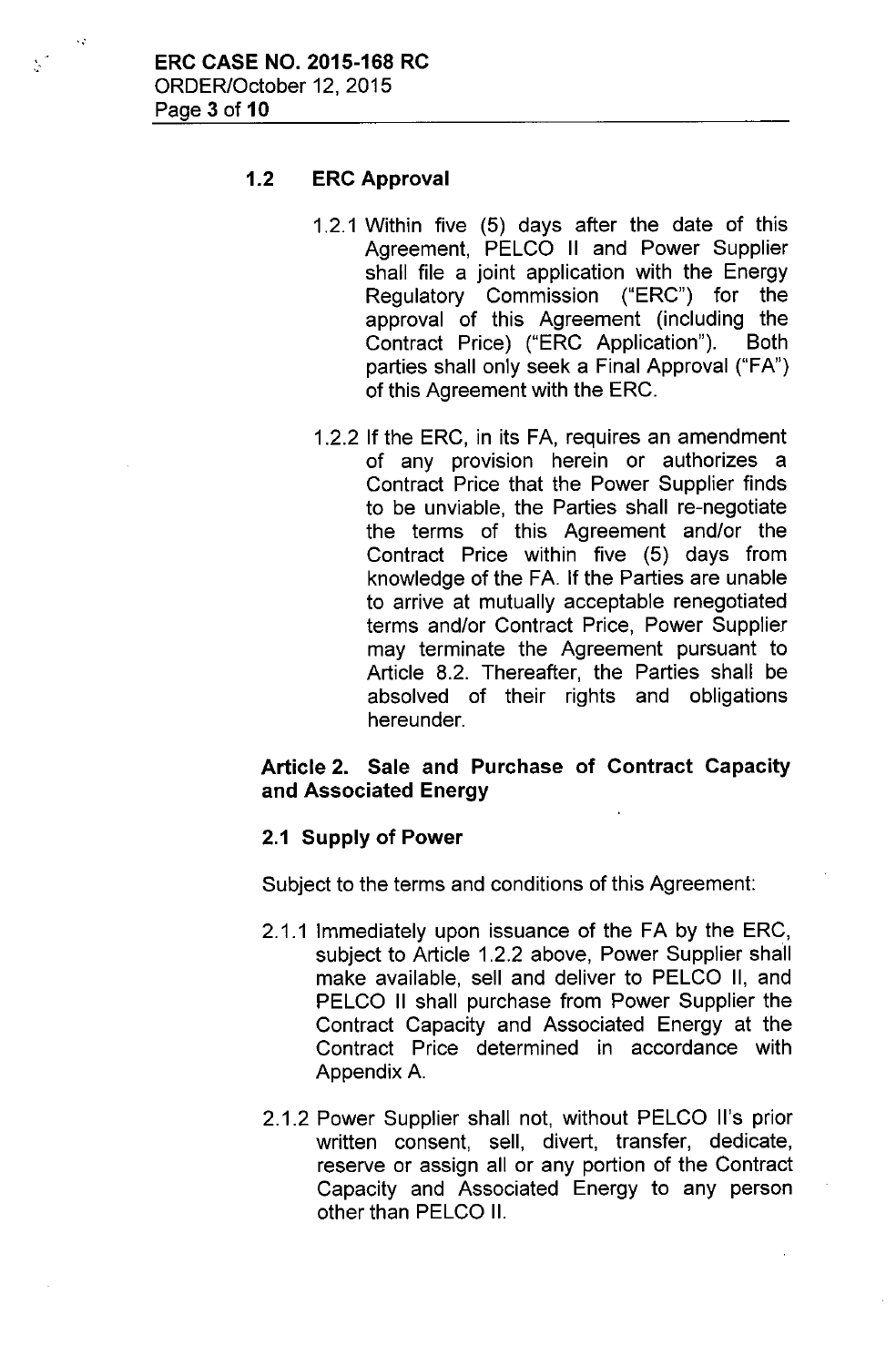'.

.':

2.1.3 Power Supplier shall not be entitled to any planned/scheduled or forced outage allowances. In case of any such outage, Power Supplier shall procure replacement capacity and/or energy, and PELCO II shall purchase the same at the Contract Price.

xxx

#### Article 4. Billing and Payment

xxx

## 4.2 Payments

- 4.2.1 Provided that PELCO II receives the Final Invoice within the time set forth in Section 4.1.5, each Final Invoice shall be due and payable not later than 3:00 p.m. Philippine Time, in immediately available funds on or before the twenty-fifth (25 $^{\text{th}}$ ) day of the calendar month following the month in which the end of the Billing Period for such Final Invoice relates ("Payment Date"); provided that PELCO II shall not be required to make payment on any Final Invoice that is manifestly in error, apparently invalid or not in the form or substance contemplated by this Agreement.
- 4.2.2 If PELCO II disputes all or any portion of a Final Invoice for a reason other than a manifest error in, or the patent invalidity or incorrect form or substance of, such Final Invoice, PELCO II shall, nonetheless, pay the full amount of such Invoice. Any payment by PELCO II under this Section is without prejudice to PELCO II's right at a later date to dispute, protest or question any amount so paid.

xxx

#### Article 5. Taxes, Fees and Costs

# 5.1 Responsibility for Taxes, Fees and Costs

5.1.1 Power Supplier shall be responsible for and shall make timely payment of the following amounts: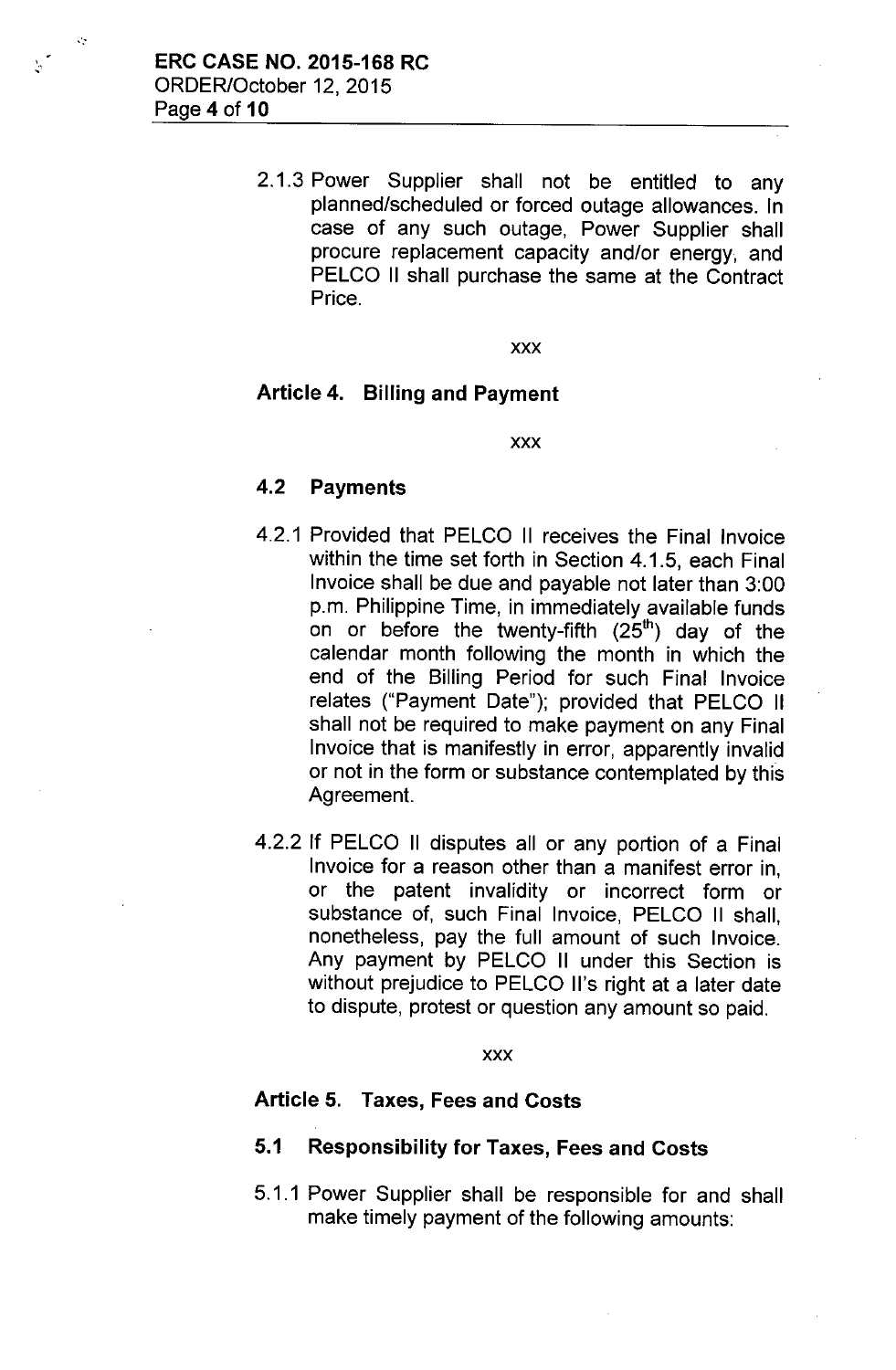χŞ

- (a) WESM Costs Power Supplier;
- (b) Benefits to Host Communities Charges; and
- (c) VAT on the foregoing amounts, if any.

Power Supplier shall also be liable for the payment of all other existing taxes, fees, charges and costs (including penalties) arising from this Agreement that properly pertain to the business of Power Supplier.

- 5.1.2 PELCO II shall be responsible for and shall make payment of the following amounts in connection with the purchase of Contract Capacity and Associated Energy:
	- (a) VAT on Contract Capacity and Associated Energy in accordance with Bureau of Internal Revenue ("BIR") Revenue Memorandum Circular No. 61-2005 and ERC Resolution No. 20-2005, except in respect of any portion thereof that applies to VAT zero-rated and VAT-exempt customers of PELCO II;
	- (b) WESM line rental charges for the transmission of Associated Energy from the Plant to the delivery point; and
	- (c) National Grid Corporation of the Philippines Charges.

Notwithstanding this Section, PELCO II shall, at all times, be liable for payment of all other existing taxes, fees, charges and costs (including penalties) arising from this Agreement that properly pertain to the business of PELCO II.

xxx

#### Article 8. Termination

8.1 Either Party shall have the right to terminate this Agreement by serving thirty (30)-day advance written notice to the other due to violation of any of the provisions hereof or any of the grounds provided for herein; Provided, that the termination under this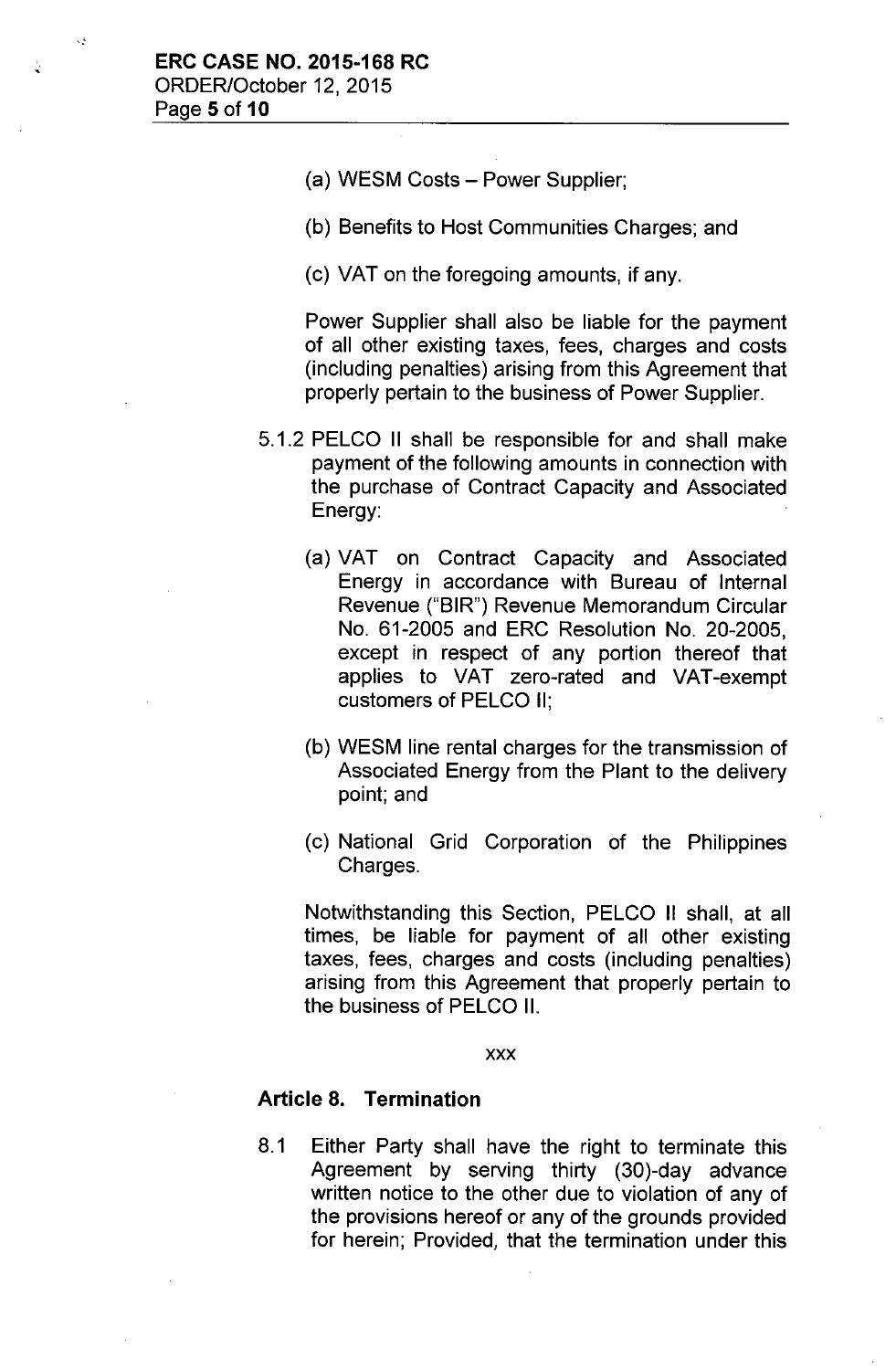Section shall not prejudice the right of the aggrieved Party to seek reimbursement or indemnification from the Party at fault, for any damages or losses that may be incurred as a result of the termination.

- 8.2 This Agreement is deemed terminated if:
	- (a) After forty (40) days from filing of the ERC Application, the ERC has not issued an ERC FA; or
	- (b) The Parties fail to arrive at mutually acceptable renegotiated terms and/or Contract Price pursuant to Article 1.2.2 of this Agreement.

xxx"

Under the IPSA (Appendix A), estimated Contract Price would be PHP7.80 per kWh.

- 9. It should be noted that the Contract Price under the IPSA is the rate approved by the Commission in its Decision dated May 12, 2014 in ERC Case No. 2014-035 RC;
- 10. Accordingly, the simulated delivered prices under the IPSA for the months of September, October and November 2015 are PhP8.1165/kWh, PhP8.0659/kWh and PhP7.9063/kWh, respectively, as shown in the sample computation below:

| Rate Impact of 1590 EC IPSA (September 2015 to November 2015) |                         |                         |      |        |                                     |        |        |                                                  |        |        |  |
|---------------------------------------------------------------|-------------------------|-------------------------|------|--------|-------------------------------------|--------|--------|--------------------------------------------------|--------|--------|--|
|                                                               | <b>Capacity</b><br>(MW) | <b>Dispatch</b><br>(MW) |      |        | <b>Delivered Price</b><br>(PhP/kWh) |        |        | <b>Cost of Sourced</b><br>from WESM<br>(PhP/kWh) |        |        |  |
| 1590                                                          |                         | Sept**                  | Oct. | Nov*** | Sept**                              | Oct    | Nov*** | Sept <sup>**</sup>                               | Oct    | Nov*** |  |
| EC                                                            | 30                      | 2.88                    | 9.00 | 6.48   | 8.1165                              | 8.0659 | 7.9063 | 9.5495                                           | 8.4156 | 9.7204 |  |

, Inclusive of Line Rental Charge (1590 EC): PhPO.1199/kWh

Covers September 17 to September 25, 2015 only

\*\*\* Covers October 26 to November 15, 2015 only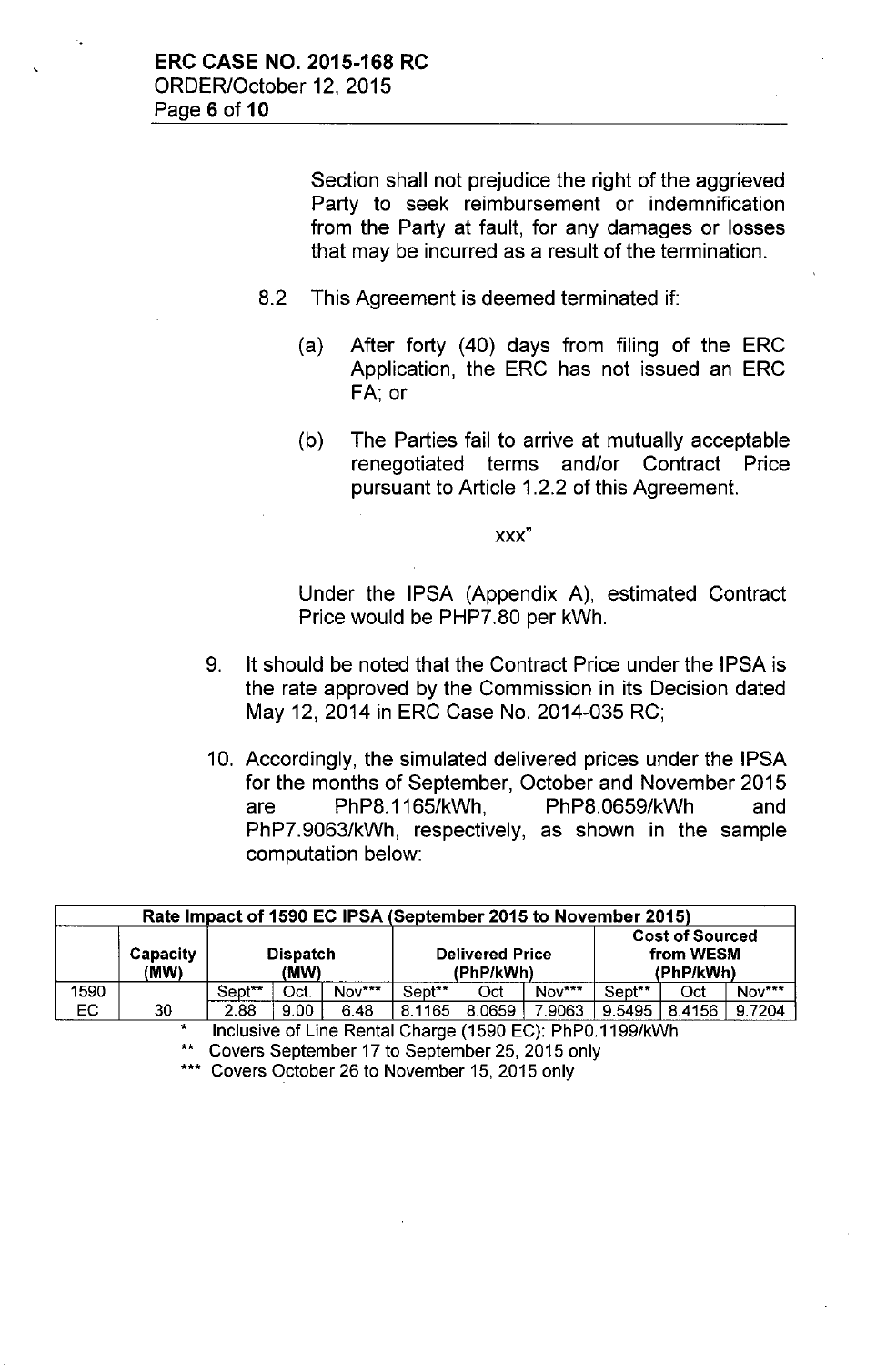|                                   |               |                    |                | <b>Impact to PELCO II's Generation Charge</b> |                |         |               |                    |       |                                                |       |
|-----------------------------------|---------------|--------------------|----------------|-----------------------------------------------|----------------|---------|---------------|--------------------|-------|------------------------------------------------|-------|
|                                   |               | September 2015     |                | October 2015                                  |                |         | November 2015 |                    |       |                                                |       |
|                                   | Gen<br>Charge | <b>Rate Impact</b> |                | Gen<br>Charge                                 | Rate Impact    |         | Gen<br>Charge | <b>Rate Impact</b> |       | Sept to Nov 2015<br><b>Overall Rate Impact</b> |       |
|                                   | (PhP/kWh)     | PhP/kWh            | M PhP          | (PhP/kWh)                                     | PhP/kWh        | M PhP   | PhP/kWh       | <b>PhP/kWh</b>     | M PhP | PhP/kWh                                        | M PhP |
| Without<br>1590 EC<br><b>IPSA</b> | 5.1632        | $\sim$             | $\overline{ }$ | 5.1240                                        | $\blacksquare$ | ۰       | 5.4447        | -                  |       |                                                |       |
| <b>With 1590</b><br>EC IPSA       | 5.0524        | $-0.1108$          | $-4.13$        | 5.0361                                        | $-0.0879$      | $-3.15$ | 5.1277        | $-0.3170$          | 11.76 | $-0.1728$                                      | 19.03 |

- 11. As seen above, for the months of September, October and November 2015, the simulated delivered prices under the IPSA with 1590 EC would result in cost savings in the blended generation rate for the said months of about PhPO.1108/kWh, PhPO.0879/kWh and PhPO.3170/kWh, respectively. This translates into an overall savings of PhPO.1728/kWh for the duration of the IPSA;
- 12. If the IPSA between PELCO II and 1590EC is not implemented from September 17, 2015 to November 15, 2015, the period during which the Sual Power Plant, PELCO II's primary source of its electricity requirements, will be on scheduled outage. PELCO II will be constrained to source from the WESM, where the simulated cost for the months of September, October and November 2015 are PhP9.5495/kWh, PhP8.4156/kWh and PhP9.7204/kWh, respectively. This can increase further, considering the high volatility of WESM prices. Thus, it is essential and urgent that the application be approved in order to shield the end-users from the volatility of WESM prices;
- 13. There is a paramount urgency and necessity to implement the subject IPSA from September 17, 2015 to November 15, 2015 in order to ensure continuous and reliable electricity for PELCO II's customers; and
- 14. PELCO II and 1590 EC pray that after hearing on the merits, a Decision be immediately rendered by the Commission approving the IPSA.

Finding the said application to be sufficient in form and substance with the required fees having been paid, the same is hereby set for jurisdictional hearing, expository presentation, pre-trial conference and evidentiary hearing on **November 27, 2015 (Friday)**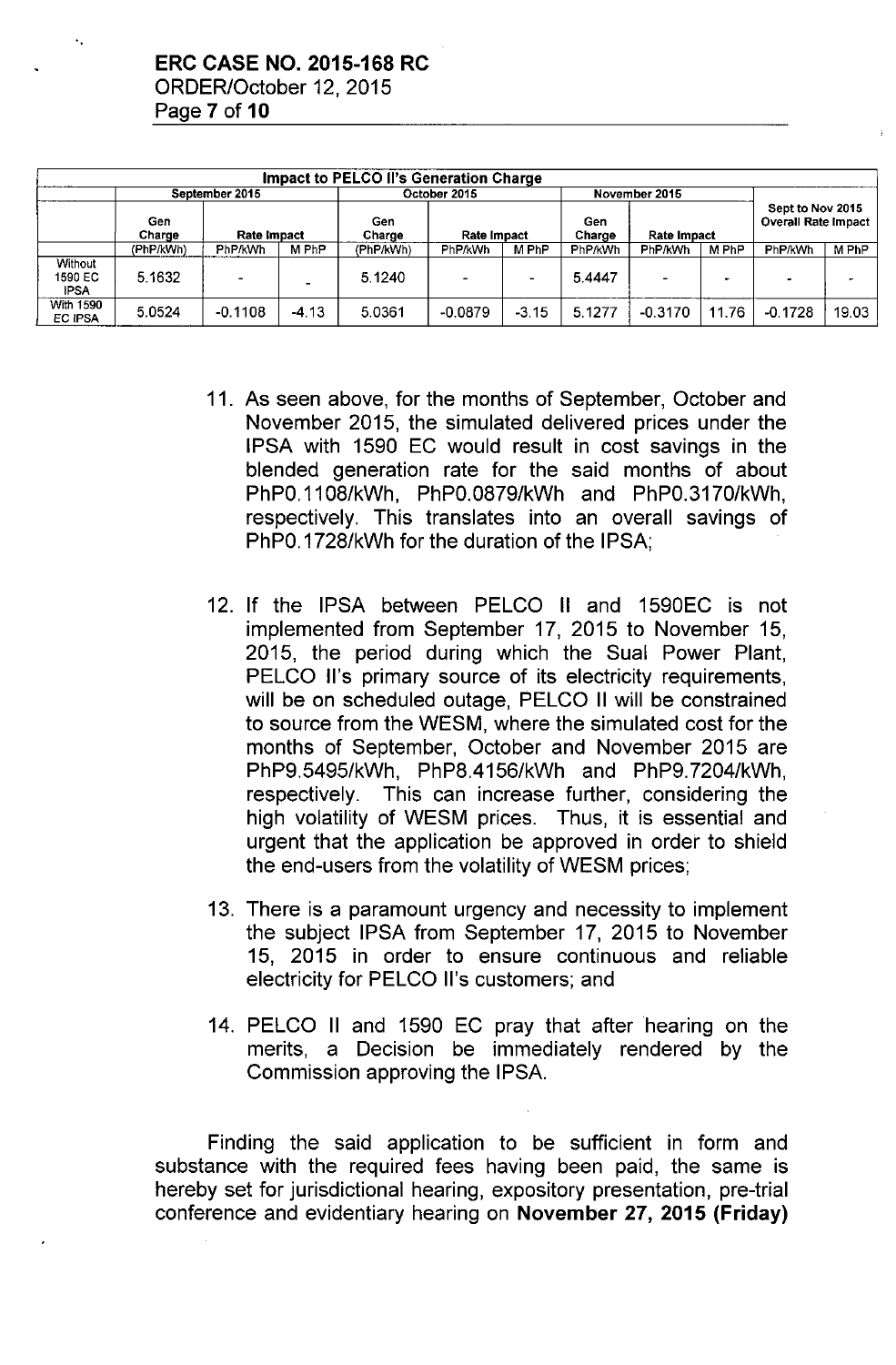"

# at ten o'clock in the morning (10:00 A.M.) at the PELCO II's Main Office, San Roque, Guagua, Pampanga.

PELCO II and 1590EC are hereby directed to cause the publication of the attached Notice of Public Hearing, at their own expense, twice (2x) for two (2) successive weeks in two (2) newspapers of general circulation in the Philippines, with the date of the last publication to be made not later than ten (10) days before the date of the scheduled initial hearing. They are also directed to inform the consumers within PELCO II's franchise area, by any other means available and appropriate, of the filing of the instant application, their reasons therefor, and of the scheduled hearing thereon.

Let copies of the application, this Order, and the attached Notice of Public Hearing be furnished the Office of the Solicitor General (OSG), the Commission on Audit (COA) and the Committees on Energy of both Houses of Congress. They are hereby requested, if they so desire, to send their duly authorized representatives at the scheduled hearings.

Likewise, let copies of this Order and the attached Notice of Public Hearing be furnished the Offices of the Governor of Pampanga and the Mayors of the City and Municipalities within the franchise area of PELCO II for the appropriate posting thereof on its bulletin board.

PELCO II and 1590 EC are hereby directed to furnish all those making requests therefor with copies of the application and its attachments, subject to reimbursement of reasonable photocopying costs.

On the date of the initial hearing and pre-trial conference, PELCO II and 1590 EC must submit to the Commission their written Compliance with the jurisdictional requirements attaching therewith, methodically arranged and duly marked, the evidences on the actual posting and publication of the Notice of Public Hearing consisting of certification issued to that effect, signed by the afore-mentioned Governor and Mayors or their duly authorized representatives, bearing the seals of their offices, and the affidavits of the Editors or Business. Managers of the newspapers where the said Notice of Public Hearing were published together with the complete issues of the said newspapers, and such other proofs of compliance with the requirements of the Commission.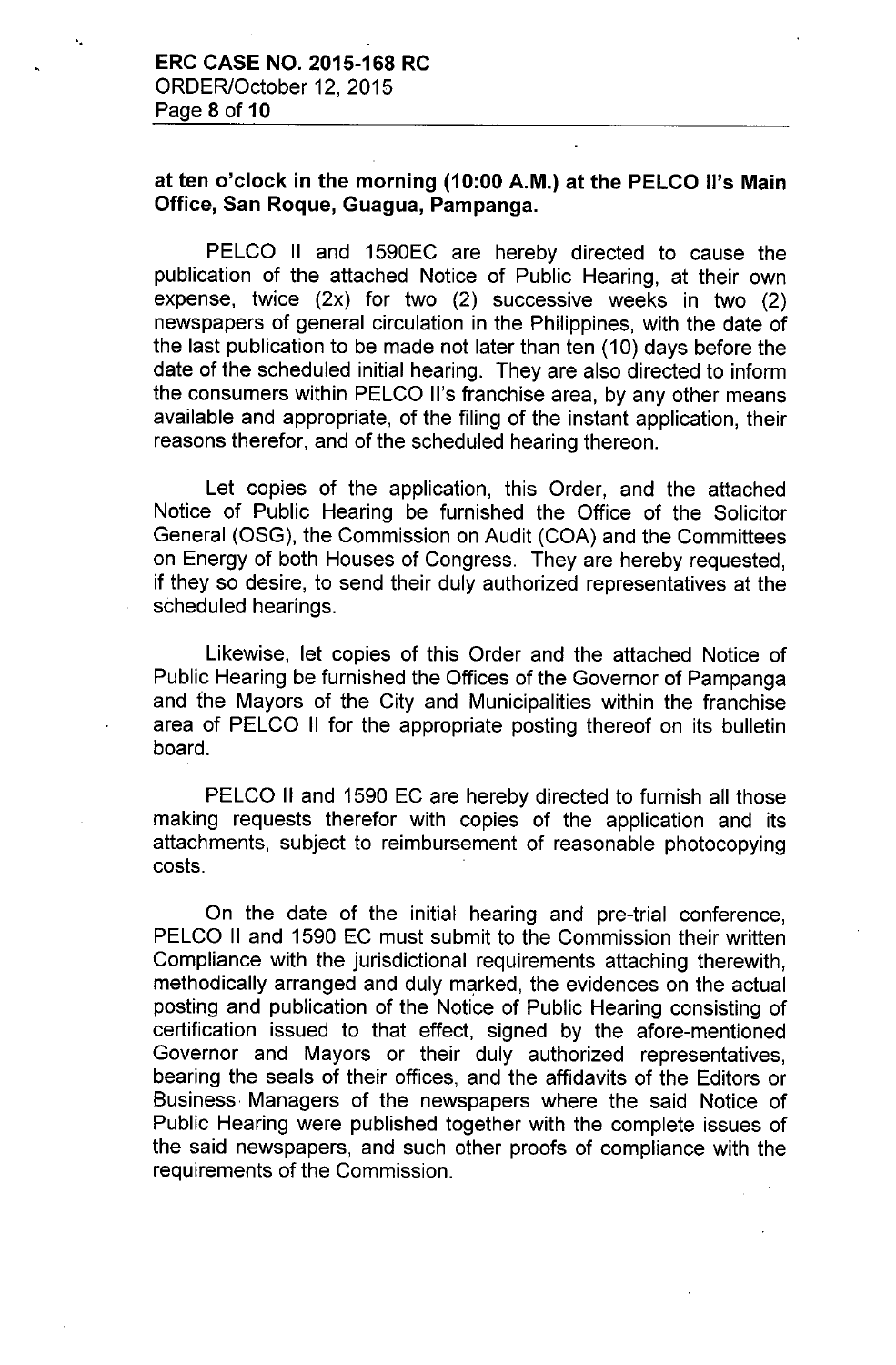",

PELCO II, 1590 EC and all interested parties are directed to submit, at least five (5) days before the date of initial hearing and pretrial conference, their respective Pre-Trial Briefs containing, among others:

- (a) A summary of admitted facts and proposed stipulation of facts;
- (b) The issues to be tried or resolved;
- (c) The documents or exhibits to be presented, stating the purposes thereof and proposed markings therefore; and
- (d) The number and names of the witnesses, with their written testimonies in an individual affidavit form, to be attached to the Pre-Trial Brief.

Failure of PELCO II and 1590 EC to submit the required Pre-Trial Brief and Judicial Affidavits of their witnesses within the prescribed period shall be a ground for cancellation of the scheduled hearing, and the resetting of which shall be six (6) months from said date of cancellation.

As part of the pre-trial conference, PELCO II and 1590 EC must also be prepared to make an expository presentation of their application, aided by whatever communication medium that they may deem appropriate for the purpose, in order to put in plain words and explain, for the benefit of the consumers and other concerned parties, what the application is all about and the reasons and justifications being cited in support thereof.

# **SO ORDERED.**

Pasig City, October 12, 2015.

FOR AND BY AUTHORITY OF THE COMMISSION:

**JOSE VICENTE B. SALAZAR** Chairman

2015-168 RC/PELCO II and 1590 PSA Initial Order